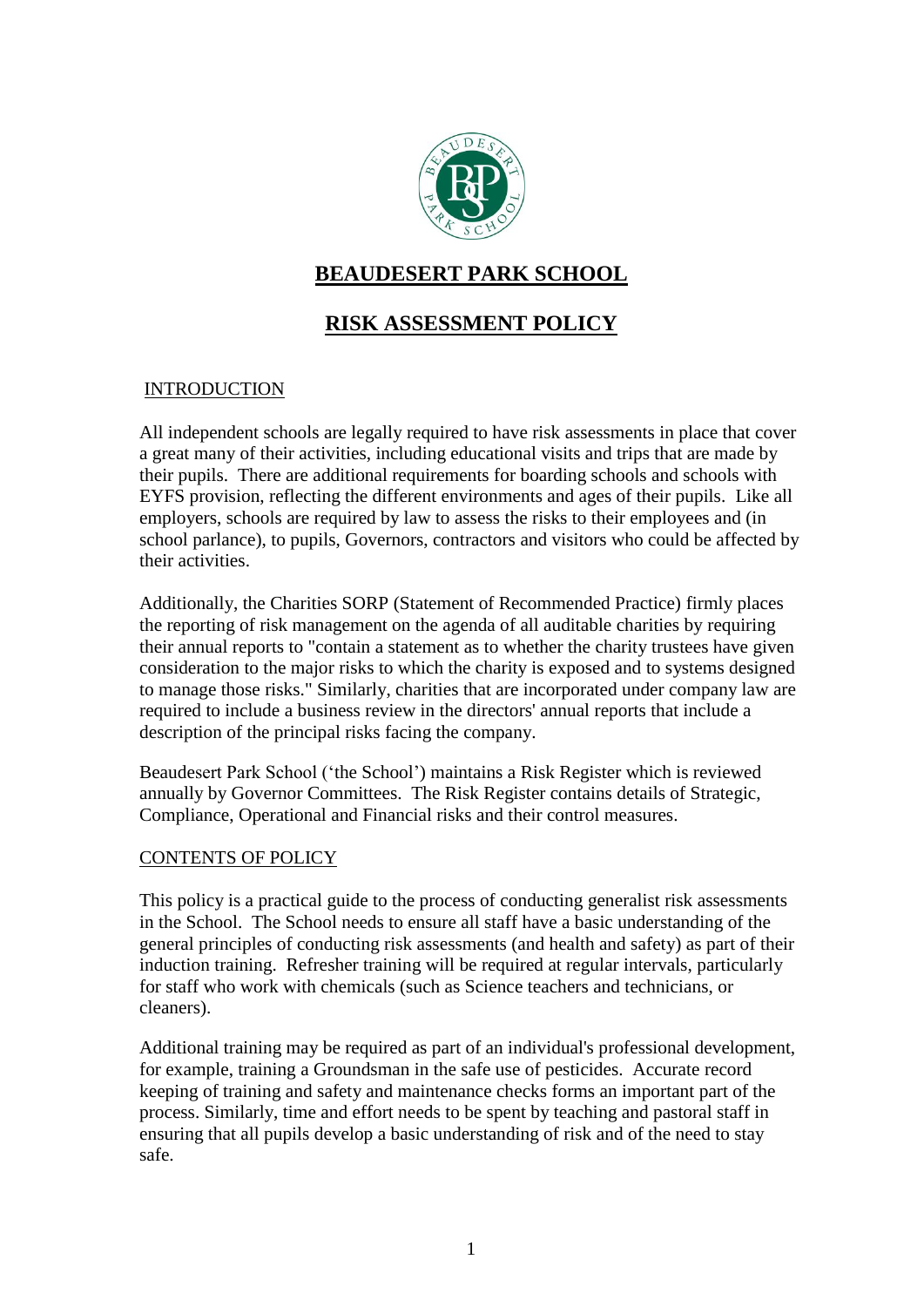# ROLE OF THE HEALTH AND SAFETY COMMITTEE

The School's Health & Safety Committee is the main forum within the School for monitoring risk assessments, induction and training and retraining programmes. Risk assessments are a standing agenda item at Committee meetings, when representatives from Prep, Pre Prep, Catering, Estates, Boarding and the duty Nurse brief the Chair (Finance Director) on the status of the risk assessments in their own areas of responsibility. The Finance Director is responsible for monitoring compliance and for liaising with the local police, the fire service, and insurance and security advisors in pursuit of risk reduction and for reporting back to Governors and to the Senior Management Team.

# RISK ASSESSMENT POLICY

# WHAT IS A RISK ASSESSMENT?

A risk assessment is a tool for conducting a formal examination of the harm or hazard to people (or an organisation) that could result from a particular activity or situation.

- A hazard is something with the potential to cause harm
- A risk is an evaluation of the probability (or likelihood) of the hazard occurring
- A risk assessment is the resulting assessment of the severity of the outcome (e.g. loss of life, destruction of property)
- Risk control measures are the measures and procedures that are put in place in order to minimise the consequences of unfettered risk (e.g. staff training, clear work procedures, preliminary visits, warning signs, barriers and insurance)

Risk assessments can be used to identify the potential hazards to people (slipping, falling), property (fire), strategic (reputation, loss of pupils, impact on development), financial (falling pupil rolls), compliance (child protection issues) and environmental (asbestos, legionella).

# WHY HAVE RISK ASSESSMENTS?

By focussing on prevention - as opposed to reacting when things go wrong - it is possible to prevent accidents and injuries that could ruin lives, damage reputations and cost money. Preventative measures can often be simple and cost-effective, such as the application of hazard warning tape to a trip hazard, or ensuring that chemicals are properly stored in locked containers.

# WHAT AREAS REQUIRE RISK ASSESSMENTS?

There are numerous activities carried out in School, each of which requires its own separate risk assessment. The most important of these cover:

- Fire safety, procedures and risk assessments
- Educational visits and trips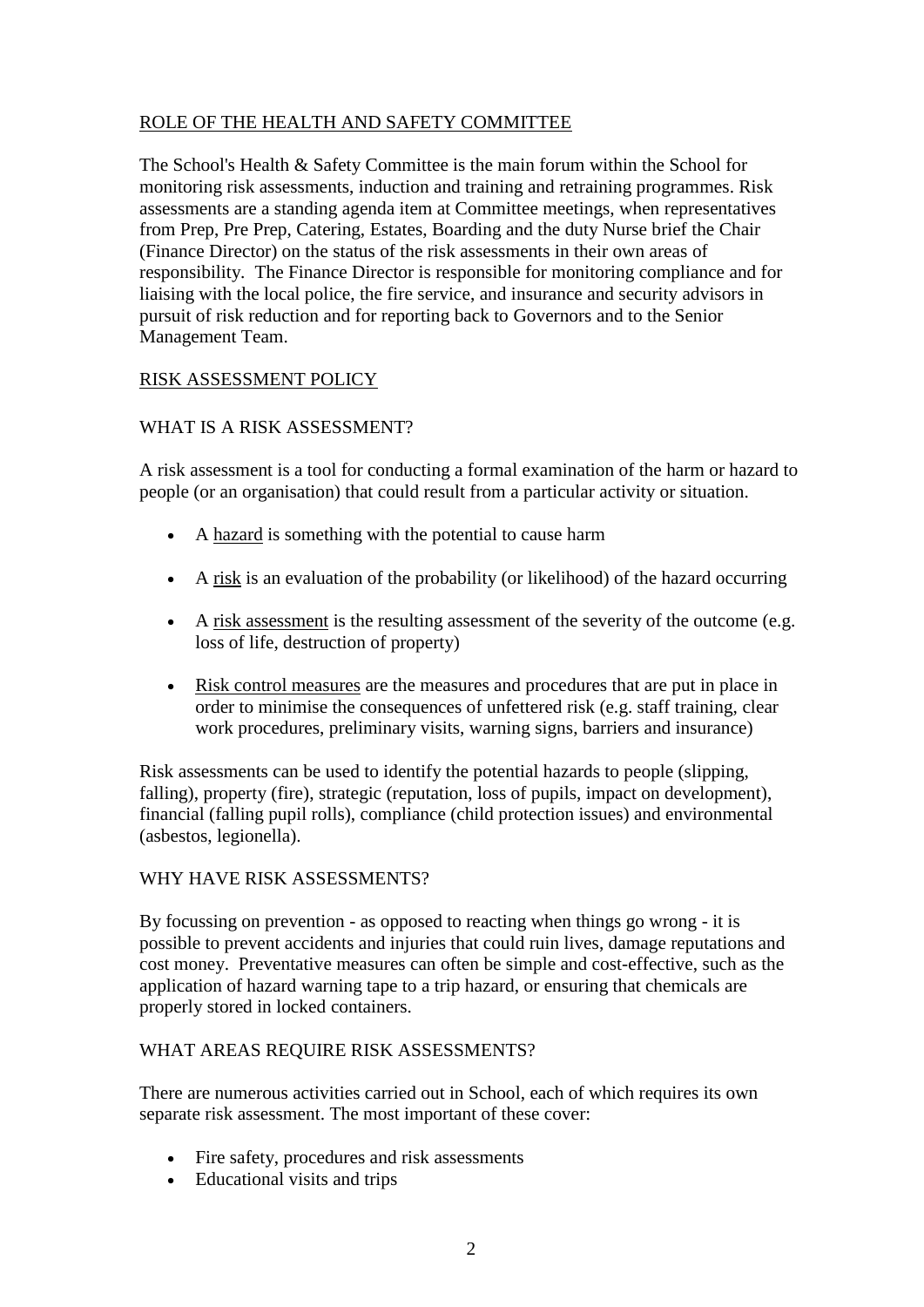# • EYFS settings

Separate policies cover each of the three areas mentioned above. However, risk assessments are also needed for many other areas, including:

#### Educational

- Science experiments
- Design and Technology
- Each sport and PE activity
- Art (including the pottery studio)
- Music (including minimising the risk of hearing loss to staff)
- Drama (including the theatre back stage, stage, props room and lighting box)
- Dance
- Outdoor recreational areas

At the School we make use of model or generic risk assessments where we can, for example for our educational activities and visits. We subscribe to the CLEAPSS Advisory Service that provides model risk assessments for our lessons in Science and Design and Technology. We provide professional training courses for both teachers and technicians who work in Science and D&T.

#### Pastoral

The focus of our pastoral policy is to ensure that every pupil leaves as a confident, articulate individual capable of keeping him/herself safe on the streets, in the home and in all situations. Our PSHCE programmes and Assemblies are directed towards promoting an increasing understanding as the pupil develops of the risks that exist in both the real and the electronic worlds, and on sensible precautions that should be taken. Our Science lessons encourage students to conduct their own safety-related research into the potential hazards of chemicals, gas, electricity and flammable materials.

#### Medical and First Aid

The Surgery has a First Aid and Medical Health Policy which covers first aid and all other treatments and procedures. Accident forms are kept in the Surgery and the duty Nurse is responsible for ensuring the Accident Book is updated for each occurrence. The Finance Director ensures that serious incidents and near misses are investigated and reported to the Health and Safety Executive (HSE) if necessary. The School's First Aid and Medical Health Policy explains the procedures we would follow in the event of a medical emergency.

#### Child Protection

Our Promoting Welfare & Safeguarding and Staff Behaviour policies, and training for all staff, form the core of our child protection risk management. Safer recruitment policies and procedures ensure that the School is not exposed to the risk of employing staff who are barred from working with children, and/or are not allowed to work in the UK. By ensuring that everyone in the School receives regular child protection training,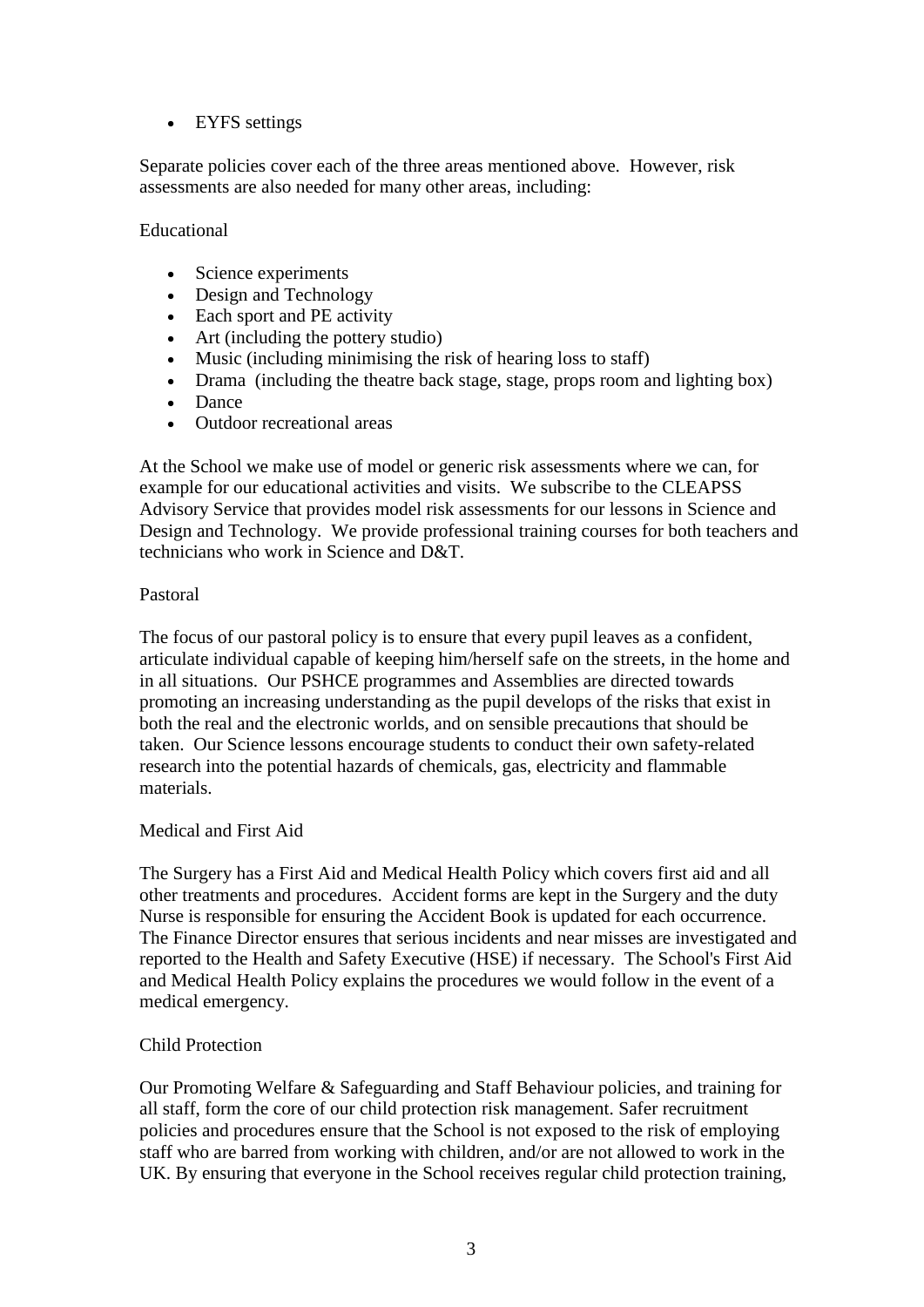we manage this risk to an acceptable level.

### Support Areas

- Catering and Cleaning: risk assessments and training are required for every item of catering and cleaning equipment, as well as for manual handling, slips and trips and the control of substances hazardous to health (COSHH). Induction and refresher training covers risk assessments, protective equipment and safety notices.
- Caretaking and Security: risk assessments cover every room, laboratory, stairs, corridor and emergency exit in the entire school, including dormitories and the Nursery. Particular emphasis is given to minimising the risk of both fire and to security by adhering to good practice. Risk assessments also cover manual handling, working at heights, and asbestos. Induction and refresher training covers risk assessments, protective equipment and safety notices.
- Maintenance: risk assessments and training is required for every tool and item of equipment, as well as for manual handling, slips and trips, working at height, lone working, asbestos, control of contractors on site, electricity, gas, water, swimming pool maintenance and the control of substances hazardous to health (COSHH). Induction and refresher training covers risk assessments, safe working practices, communication and health and safety notices and protective equipment.
- Grounds: risk assessments and training are required for every tool and piece of machinery, as well as for manual handling, slips and trips, working at height, lone working, use of pesticides, storage of flammables and COSHH. Induction and refresher training covers risk assessments, protective equipment and safety notices.
- Office staff: risk assessments are required for the display screen equipment and cables used by those staff (primarily office-based) who spend the majority of their working day in front of a screen.

#### Access by Pupils

Risk assessments of all areas of the School reinforce the policy of ensuring that our pupils do not have unsupervised access to potentially dangerous areas, such as the swimming pool, the science laboratories, the design technology suite, or the Performing Arts Centre. Doors to these areas are kept locked when not in use. Pupils are only allowed access when accompanied by a member of staff. Pupils do not have access to the Grounds, Maintenance, Catering and Caretaking working areas in the school.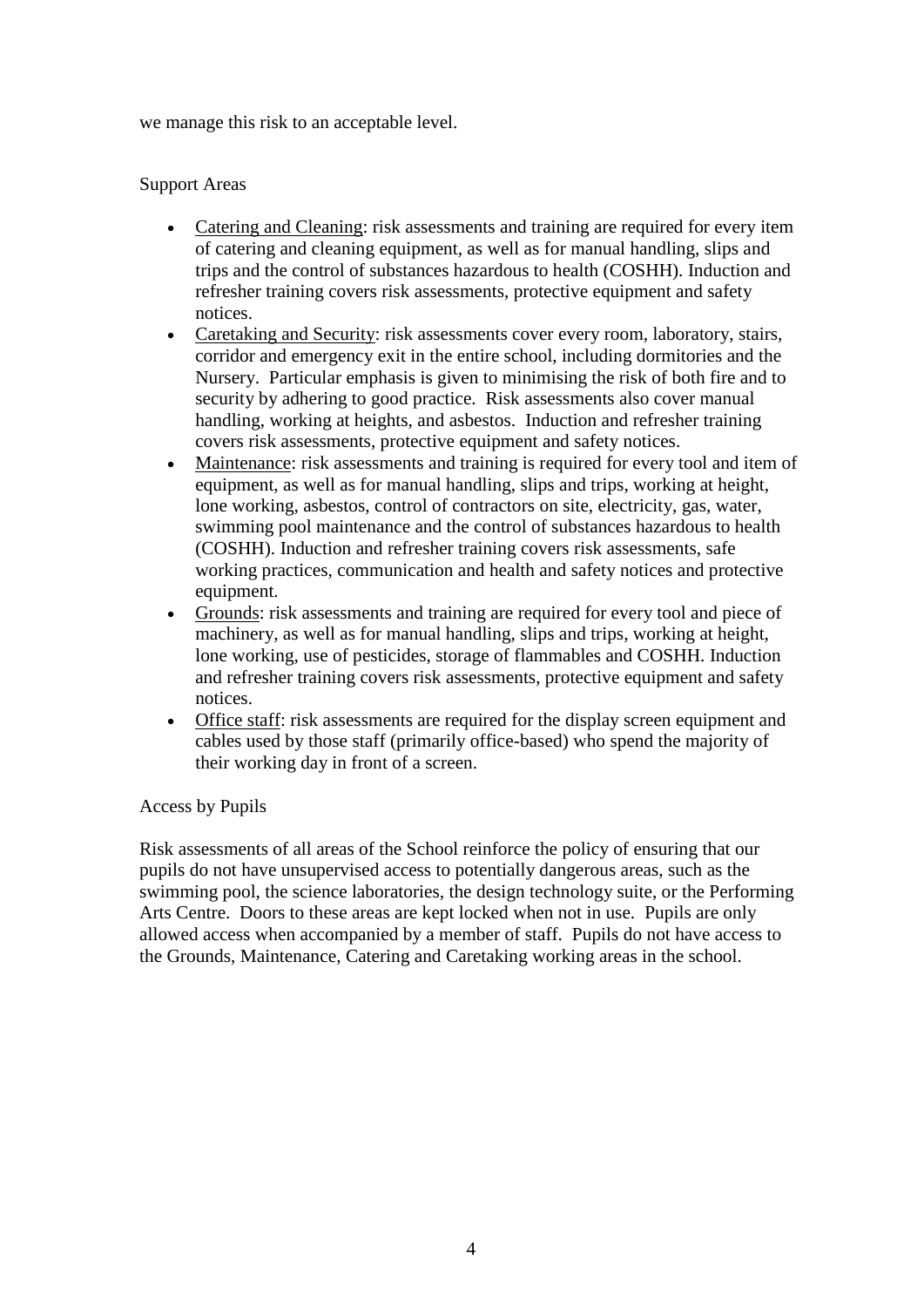# CONDUCTING A RISK ASSESSMENT

| <b>Location Assessed</b>       |                                                             | <b>Headmaster's office</b>        |                                                                                                                                                    |                                                       |                          |                                           |
|--------------------------------|-------------------------------------------------------------|-----------------------------------|----------------------------------------------------------------------------------------------------------------------------------------------------|-------------------------------------------------------|--------------------------|-------------------------------------------|
| Assessor: Andrew Hale          |                                                             | Date of Assessment September 2019 |                                                                                                                                                    | Review Date: September 2021                           |                          |                                           |
| Hazard                         | <b>Significant Risk</b>                                     | <b>Persons</b><br>at Risk         | <b>Control Measures</b>                                                                                                                            | <b>Effectiveness</b><br>of Control<br><b>Measures</b> | <b>Degree</b><br>of Risk | <b>Further Actions</b><br><b>Required</b> |
| Gas Fire - carbon<br>monoxide  | <b>Burns Fatality</b><br>Asphyxiation by carbon<br>monoxide | Adults &<br>children              | Gas Fires tested & serviced annually by<br>qualified contractor and certificate issued.<br>Carbon monoxide detectors present and<br>tested monthly | High                                                  | Low                      | No action required                        |
| Trailing wire and cables       | Tripping up                                                 |                                   | All cables and wires tied behind Equipment.<br>ICT department check regularly.                                                                     | High                                                  | Low                      | No action required                        |
| Flooring                       | Tripping up due to possible<br>uneven flooring              |                                   | Any uneven flooring must to be reported to<br>Head of Maintenance. New carpet Aug18                                                                | High                                                  | Low                      | No action required                        |
| Heating & ventilation          | Overheating, too cold                                       |                                   | Head of maintenance to set heating on a<br>timer. New blinds Aug18.                                                                                | High                                                  | Low                      | No action required                        |
| Windows and low level<br>glass | Breakage, shattered glass<br>Injury to body                 |                                   | Safety Glass film applied to windows                                                                                                               | High                                                  | Low                      | No action required                        |
| <b>Electrical Appliances</b>   | Electrocution                                               |                                   | All equipment is safety checked by qualified<br>personnel (PAT Tested) & Fixed wiring test                                                         | High                                                  | Low                      | No action required                        |
| Poor housekeeping              | <b>Trips</b>                                                |                                   | Housekeeping staff receive regular training &<br>monitoring                                                                                        | High                                                  | Low                      | No action required                        |
| Arson / Fire                   | Fatality                                                    |                                   | Fire alarm device installed and tested weekly.                                                                                                     | High                                                  | Low                      | No action required                        |
| Lighting                       | Trips & falls                                               |                                   | Modern effective lighting installed in 2013                                                                                                        | High                                                  | Low                      | No action required                        |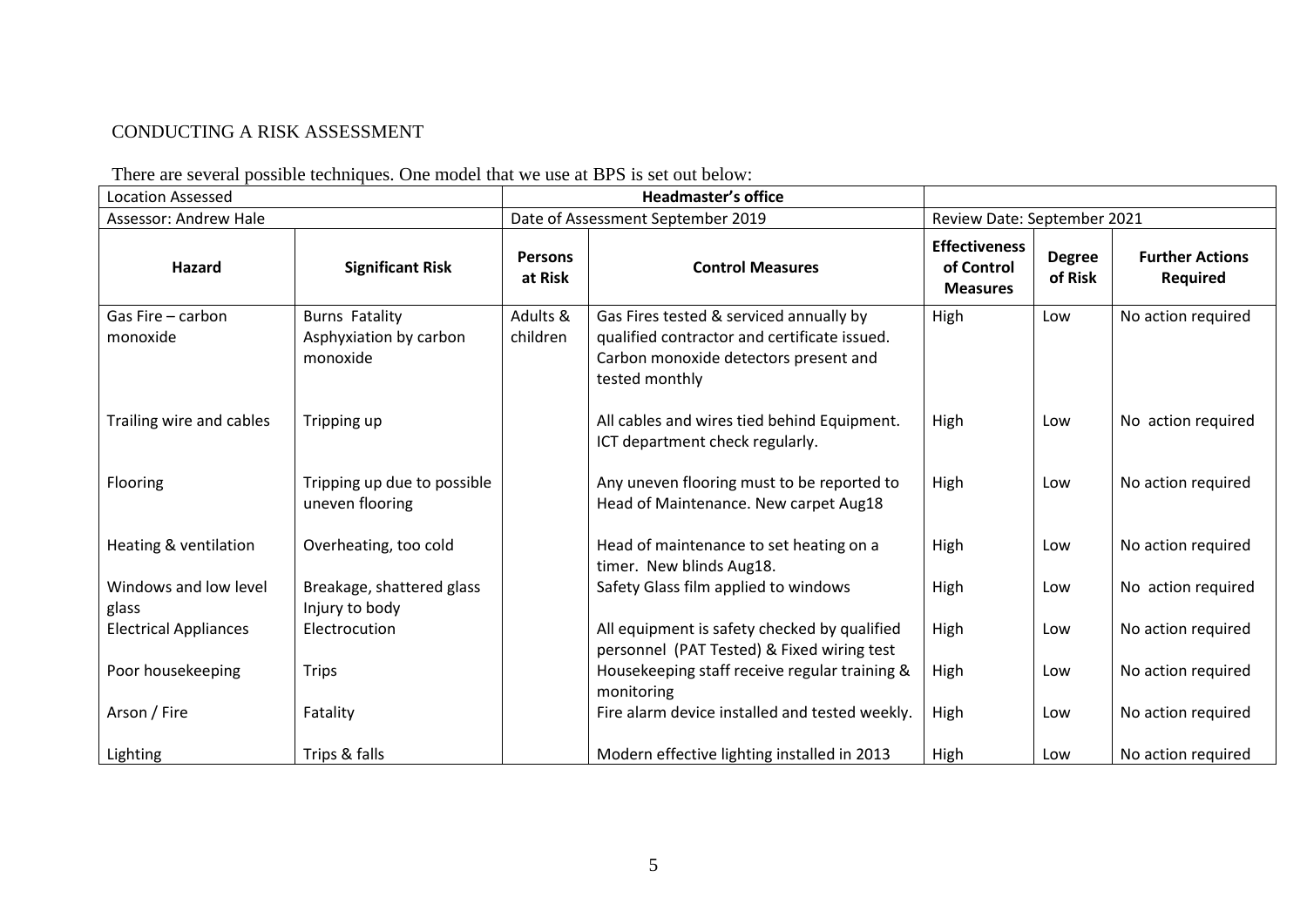Our policy at the School is never to carry out any activity or fail to address any hazard which has a high risk rating after the risk reduction control measures have been put into effect. We will always employ specialists to carry out high risk tasks at the School. The Estates Manager arranges for specialists to carry out the following risk assessments:

- Fire safety
- Asbestos
- Legionella
- Gas safety
- Electrical safety of buildings
- Work at high levels
- Work with lead

Activities involving our youngest pupils (EYFS children and Years 1 and 2) will only be carried out if they can be awarded a low risk rating.

### Medium Risk Activities

We undertake a few medium risk activities with older pupils, such as riding, full contact rugby, and judo, but only using specialist/qualified instructors. Some of the scientific experiments carried out by our Year 7 & 8 pupils also have a medium risk rating. Pupils are always given a safety briefing before participating in these activities, and are expected to wear protective equipment, such as safety goggles or mouthguards, and to follow instructions.

Support staff may carry out medium rated activities if they have been properly trained and work in pairs. All members of staff and pupils are expected to wear personal protective equipment (PPE) for tasks that have been assessed as requiring its usage.

# REVIEW OF RISK ASSESSMENTS

All risk assessments should be regularly reviewed; but the EYFS Statutory Framework requires schools which provide for this group to review and update their risk assessments annually. It also specifically requires providers to have risk assessments in place covering their indoor and outdoor spaces, furniture, equipment and toys and to keep records of these checks.

Risk assessments should also be reviewed (and recorded), when major structural work is planned, or in the event of an accident. The School's Health and Safety Policy describes the arrangements for regular health and safety inspections of the fabric of the School, its plant, machinery and equipment.

At the School we maintain a "library" of risk assessments in a Risk Assessments folder under Staff Resources on the School network for staff to refer to and adapt for their own use.